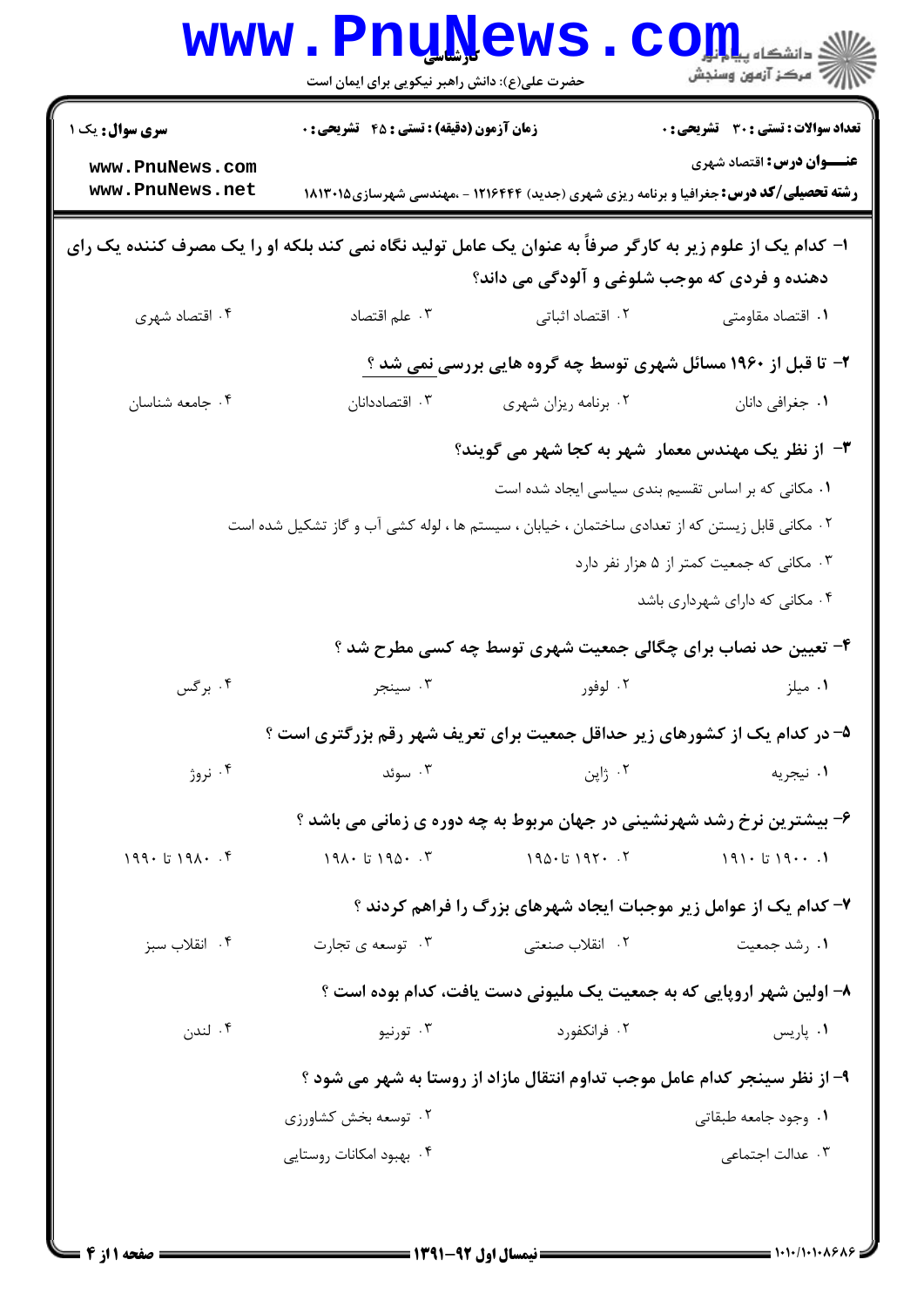| الاد دانشڪاه پيد <mark>م ٿو.</mark><br>ا∜ مرڪز آزمون وسنجش                                                                        |                    | <b>www.PnuNews</b><br>حضرت علی(ع): دانش راهبر نیکویی برای ایمان است |                                    |
|-----------------------------------------------------------------------------------------------------------------------------------|--------------------|---------------------------------------------------------------------|------------------------------------|
| <b>تعداد سوالات : تستی : 30 ٪ تشریحی : 0</b>                                                                                      |                    | زمان آزمون (دقیقه) : تستی : 45 آتشریحی : 0                          | <b>سری سوال : ۱ یک</b>             |
| <b>عنـــوان درس:</b> اقتصاد شهری<br><b>رشته تحصیلی/کد درس:</b> جغرافیا و برنامه ریزی شهری (جدید) ۱۲۱۶۴۴۴ - ،مهندسی شهرسازی۱۸۱۳۰۱۵ |                    |                                                                     | www.PnuNews.com<br>www.PnuNews.net |
| ∙۱- مبنای برتری نسبی مناطق نسبت به مناطق دیگرکدام است ؟                                                                           |                    |                                                                     |                                    |
| ۰۱ هماهنگی در نیروی کار                                                                                                           |                    | ۰۲ اختلاف در مقدار ذخایر منابع طبیعی                                |                                    |
| ۰۳ همجواری دو مکان با هم                                                                                                          |                    | ۰۴ این که دو منطقه با هم تجارت داشته باشند                          |                                    |
| 11- آمریکای لاتین در قرن ۱۶ تحت استعمار کدام یک از کشورهای زیر بوده است ؟                                                         |                    |                                                                     |                                    |
| ٠١. ايتاليا و پرتقال                                                                                                              | ۰۲ انگلیس و پرتقال | ۰۳ اسپانیا و پرتقال                                                 | ۰۴ بریتانیا و اسپانیا              |
| ۱۲- کدام یک از خصلتهای مشترک شهر نشینی در کشورهای در حال توسعه <u>نمی باشد؟</u>                                                   |                    |                                                                     |                                    |
| ۰۱ ناهماهنگ بودن رشد جمعیت شهری با توسعه ی تولیدات اقتصادی                                                                        |                    |                                                                     |                                    |
| ۰۲ هماهنگ بودن رشد جمعیت شهری با توسعه ی تولیدات اقتصادی                                                                          |                    |                                                                     |                                    |
| ۰۳ وضعیت بد روستا که موجبات مهاجرت از روستا به شهر را تشدید کرده است                                                              |                    |                                                                     |                                    |
| ۰۴ توزیع نامناسب نظام شهری                                                                                                        |                    |                                                                     |                                    |
| ۱۳- در مدل وان تانن تفاوت بین اجاره ی مناطق مختلف چگونه توضیح داده می شود؟                                                        |                    |                                                                     |                                    |
| ٠١ فقط با صرفه جويي در هزينه حمل و نقل                                                                                            |                    | ٠٢ فقط با تفاوت كيفيت زمين ها                                       |                                    |
| ۰۳ تفاوت درجه توسعه مناطق                                                                                                         |                    | ۰۴ همه موارد                                                        |                                    |
| ۱۴- تابع اجاره ی پیشنهادی توسط چه کسی مطرح شد ؟                                                                                   |                    |                                                                     |                                    |
| ۰۱ سینجر                                                                                                                          | ۰۲ فرخ حسامیان     | ۰۳ آلنسو                                                            | ۰۴ وان تانن                        |
| ۱۵– شکل دقیق تابع اجاره ی پیشنهادی به کدام عامل زیر وابسته است ؟                                                                  |                    |                                                                     |                                    |
| ٠١. به كيفيت زمين                                                                                                                 |                    |                                                                     |                                    |
| ۰۲ به قیمت زمین                                                                                                                   |                    |                                                                     |                                    |
| ۰۳ به میزان محصولی که از روی زمین برداشت می شود                                                                                   |                    |                                                                     |                                    |
| ۰۴ به اینکه تا چه اندازه ای امکان جانشین کردن سایر عوامل تولید به جای زمین وجود دارد؟                                             |                    |                                                                     |                                    |
| ۱۶- مهمترین مورد استفاده زمین در مناطق شهری کدام است؟                                                                             |                    |                                                                     |                                    |
| ۰۱ کارخانه ها و تجارت                                                                                                             |                    | ۰۲ مراکز خدماتی و فضای سبز                                          |                                    |
| ۰۳ مسکن                                                                                                                           |                    | ۰۴ راهها                                                            |                                    |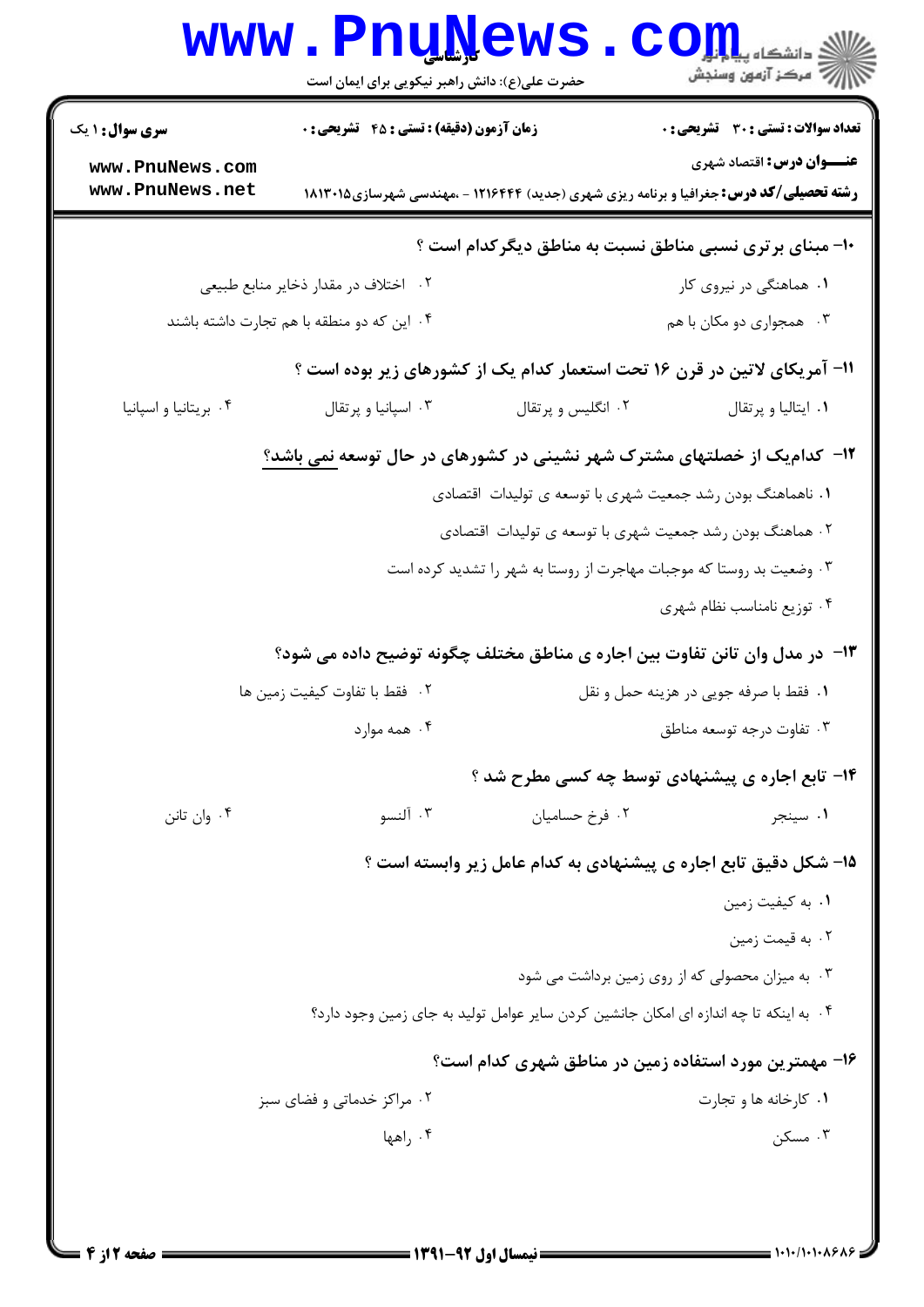|                                                                                                                                                                                                    | <b>www.PnuNews</b><br>حضرت علی(ع): دانش راهبر نیکویی برای ایمان است        |                                                                    | د دانشڪاه پ <b>يا ہ<mark>و</mark>ل</b><br>چ<br>ر ج<br>پر کار میں اسلام کی مسلمان |  |  |  |
|----------------------------------------------------------------------------------------------------------------------------------------------------------------------------------------------------|----------------------------------------------------------------------------|--------------------------------------------------------------------|----------------------------------------------------------------------------------|--|--|--|
| <b>سری سوال : ۱ یک</b>                                                                                                                                                                             | <b>زمان آزمون (دقیقه) : تستی : 45 قشریحی : 0</b>                           |                                                                    | <b>تعداد سوالات : تستی : 30 ٪ تشریحی : 0</b>                                     |  |  |  |
| www.PnuNews.com<br>www.PnuNews.net                                                                                                                                                                 |                                                                            |                                                                    | <b>عنـــوان درس:</b> اقتصاد شهری                                                 |  |  |  |
| <b>رشته تحصیلی/کد درس:</b> جغرافیا و برنامه ریزی شهری (جدید) ۱۲۱۶۴۴۴ - ،مهندسی شهرسازی۱۸۱۳۰۱۵<br>۱۷– اولین نظریه هایی که به طور مشخص به مسائل مکان یابی خانوارها توجه داشت، توسط چه کسانی مطرح شد؟ |                                                                            |                                                                    |                                                                                  |  |  |  |
|                                                                                                                                                                                                    | ٢. آلنسو – موث – سيگال                                                     |                                                                    | ۰۱. پارک – برکس – مکنزی                                                          |  |  |  |
|                                                                                                                                                                                                    | ۰۴ سينجر – آلنسو                                                           |                                                                    | ۰۳ پارک – موث-هويت                                                               |  |  |  |
|                                                                                                                                                                                                    |                                                                            |                                                                    | ۱۸- از نظر برکس شکل ساختار شهری یک شهر، چگونه است ؟                              |  |  |  |
|                                                                                                                                                                                                    | ٠٢ مناطق متحمد المركز                                                      |                                                                    | ۰۱ شکل شعاعی                                                                     |  |  |  |
|                                                                                                                                                                                                    | ۰۴ شهر دارای چند مرکز است                                                  |                                                                    | ۰۳ شکل قطاعی                                                                     |  |  |  |
|                                                                                                                                                                                                    | ۱۹- براساس نظریه «هویت»همراه با رشد شهر، شهر به چه طرفی توسعه پیدا می کند؟ |                                                                    |                                                                                  |  |  |  |
|                                                                                                                                                                                                    | ۰۲ غرب و شمال                                                              |                                                                    | ۰۱ شرق                                                                           |  |  |  |
|                                                                                                                                                                                                    | ۰۴ خارج از مرکز                                                            |                                                                    | ۰۳ به سمت نواحی خوش آب و هوا                                                     |  |  |  |
|                                                                                                                                                                                                    |                                                                            |                                                                    | <b>۲۰</b> - نام قدیمی شهر گرگان چه بوده است ؟                                    |  |  |  |
| ۰۴ هیچکدام                                                                                                                                                                                         | ۰۳ نعل بندان                                                               | ٢. هگمتانه                                                         | ۰۱ استرآباد                                                                      |  |  |  |
|                                                                                                                                                                                                    |                                                                            |                                                                    | <b>۲۱</b> - نام مشهد به فرمان کدام پادشاه برای اولین بار به این شهر داده شد؟     |  |  |  |
| ۰۴ سلطان محمود غزنوي                                                                                                                                                                               | ۰۳ محمدشاه قاجار                                                           | ۰۲ نادرشاه افشار                                                   | ۰۱ کریمخان                                                                       |  |  |  |
|                                                                                                                                                                                                    |                                                                            |                                                                    | <b>۲۲</b> - کدام یک از جملات زیر صحیح است؟                                       |  |  |  |
|                                                                                                                                                                                                    |                                                                            | ۰۱ در اندازه ی شهر درآمد کل و در رشد شهر درآمد سرانه ملاک می باشد  |                                                                                  |  |  |  |
|                                                                                                                                                                                                    |                                                                            | ۰۲ در اندازه ی شهر جمعیت و در رشد شهر بعد خانوار ملاک می باشد      |                                                                                  |  |  |  |
|                                                                                                                                                                                                    |                                                                            | ۰۳ در اندازه ی شهر جمعیت و در رشد شهر درآمد سرانه ملاک می باشد     |                                                                                  |  |  |  |
|                                                                                                                                                                                                    |                                                                            | ۰۴ در اندازه ی شهر جمعیت و در رشد شهر تعداد نیروی کار ملاک می باشد |                                                                                  |  |  |  |
|                                                                                                                                                                                                    |                                                                            |                                                                    | <b>۲۳- درجه ی مرکزیت هر شهر چگونه تعیین می شود؟</b>                              |  |  |  |
|                                                                                                                                                                                                    | ۰۲ بوسیله مرتبه آن                                                         |                                                                    | ٠١. بوسيله جمعيت آن                                                              |  |  |  |
|                                                                                                                                                                                                    | ۰۴ بوسیله قیمت زمینهای آن                                                  |                                                                    | ۰۳ بوسیله تعداد نیروی کار                                                        |  |  |  |
|                                                                                                                                                                                                    |                                                                            |                                                                    | ۲۴- شکل کلی ساختار امروزی شهر تهران چگونه است ؟                                  |  |  |  |
|                                                                                                                                                                                                    | ۰۲ قطاعی                                                                   |                                                                    | ۰۱ چندمرکزی                                                                      |  |  |  |
|                                                                                                                                                                                                    | ۰۴ ستاره ای                                                                |                                                                    | ۰۳ متحدالمرکز                                                                    |  |  |  |